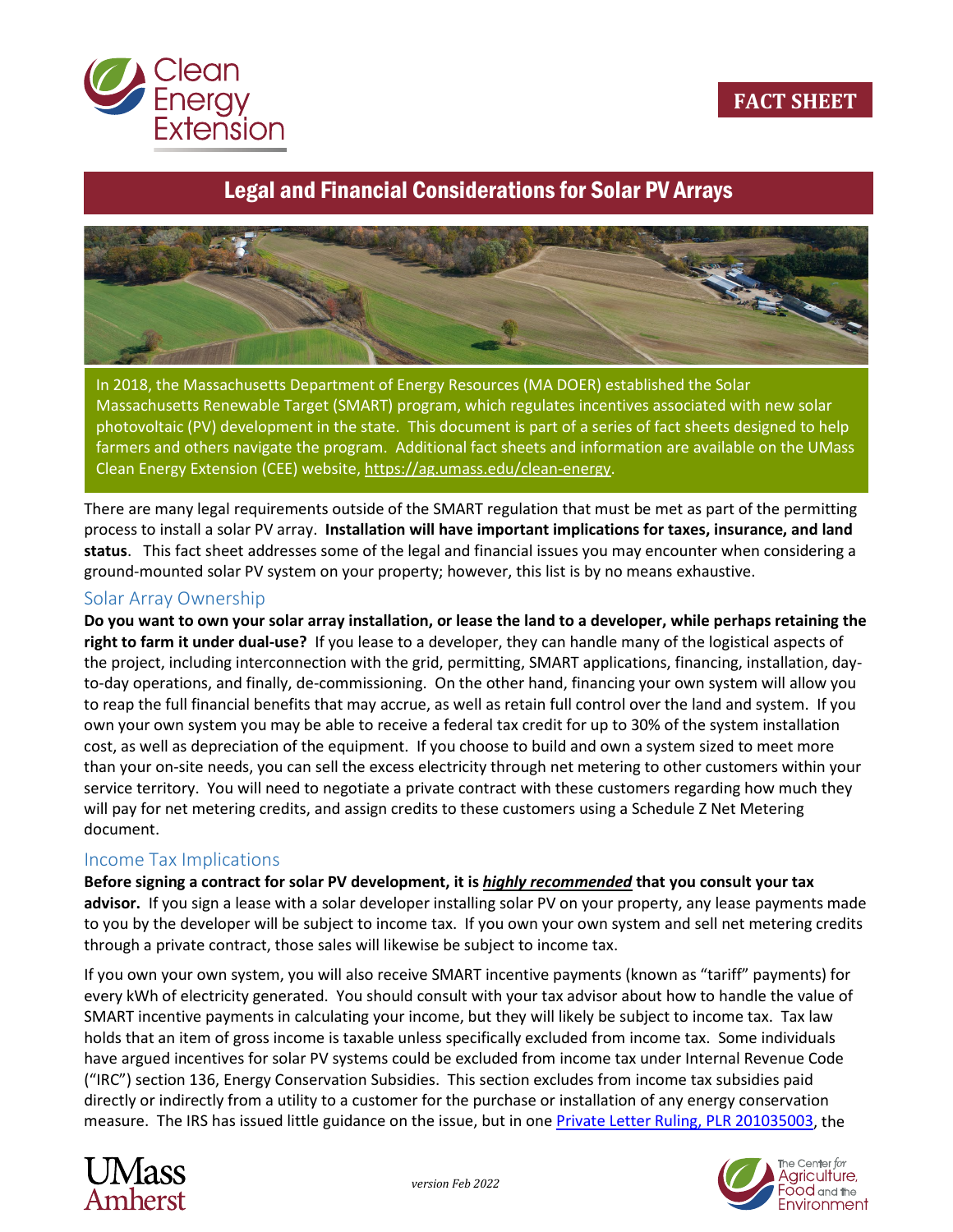IRS held that for a specific individual, SREC income was not excluded under section 136, and was therefore subject to income tax. MA DOER suggests SMART program incentives will in most cases be considered taxable [income.](https://www.mass.gov/doc/massachusetts-smart-program-municipalities-qa/download)

#### Property Tax Implications

**Certain solar PV systems are exempt from Massachusetts real estate property tax for a period of 20 years from installation.** Historically, under a law dating back to the 1970s, a property tax exemption applied to solar PV systems that were ["utilized as a primary or auxiliary power system"](https://malegislature.gov/Laws/GeneralLaws/PartI/TitleIX/Chapter59/Section5) for a taxable property. The exemption explicitly applied to off-grid solar PV systems, but over the years, it was generally interpreted to include gridconnected systems sized to meet the electricity demand of the buildings or property they are associated with. In 2021, this law was updated by the *Act Creating a Next Generation Roadmap for Climate Policy*. The updated exemption applies to solar systems co-located with energy storage systems that are either 1) less than 25 kW in capacity, 2) sized to meet no more than 125% of on-site electricity need, or 3) for which the owners have negotiated a Payment In Lieu of Taxes (PILOT) with the municipality in which the facility is located. For more information, see this guidance from the Massachusetts Department of Revenue (MA DOR): <https://dlsgateway.dor.state.ma.us/gateway/DLSPublic/IgrMaintenance/773>

The other relevant property tax issue regarding a solar array on your property is whether it is taxed as "real" or "personal" property. This is mainly a concern if someone other than the landowner owns the solar array. If a solar array is taxed as *real* property, the property tax liability falls to the owner of the land the array is situated on; if *personal*, the property tax for the solar array is the responsibility of the PV system owner, who could be a landowner or a developer. For property tax purposes, solar array panels and associated equipment may be assessed as part of the real property if they are intended to remain on the site for their entire useful lives, are designed specifically for the parcel, or might cause damage to the land or equipment if removed. If they are easily removable or intended to be removed and replaced periodically while located at the site, they could be separately assessed as personal property. If you own the land a solar array is built on, but the array itself is owned by another entity or individual, you may want to determine whether the panels can be taxed as personal property so that you are not responsible for paying property tax on them. If you believes that solar panels on your land are personal property, you must report the array to the assessors' office on a Form of List by March of each year, and the local assessor will make a formal determination.

# Chapter 61 Property Tax Implications

As with other types of development, converting an undeveloped property to solar will in many cases terminate its eligibility for participation in Chapter 61 tax reduction programs (i.e. Chapter 61, 61A, and 61B). Depending on which program the property has been participating in, this determination may be made by the State Forester (Chapter 61), or the local tax assessor. **Note that certain solar facilities may be allowed on Chapter 61A properties** (see next section). When a property is removed from the Chapter 61 program, it will be subject to typical conditions associated with exit from the program. Depending on the tenure of the property's participation in the program, this might include property tax arrears for up to the previous 5 years, or if the land is to be leased or sold to a solar developer, the town may have the right of first refusal on that lease or sale. For more information, see this guidance from MA DOR:

<https://dlsgateway.dor.state.ma.us/gateway/DLSPublic/FAQMaintenance/5>

# Chapter 61A Status

Originally, the Chapter 61A program was intended for properties solely in horticultural or agricultural production. As part of the Municipal Modernization Act, a new section was added to Chapter 61A. Under section 2A, Chapter 61A lands "*may, in addition to being used primarily and directly for agriculture or horticulture, be used to site a renewable energy generating source*," which includes a facility that generates electricity using solar or wind energy. However, the renewable energy facility must produce energy for the exclusive use of the land and farm on which it is located, and cannot produce more than 125% of the annual energy needs of that farm and land. The farm and land on which the facility is located includes contiguous or